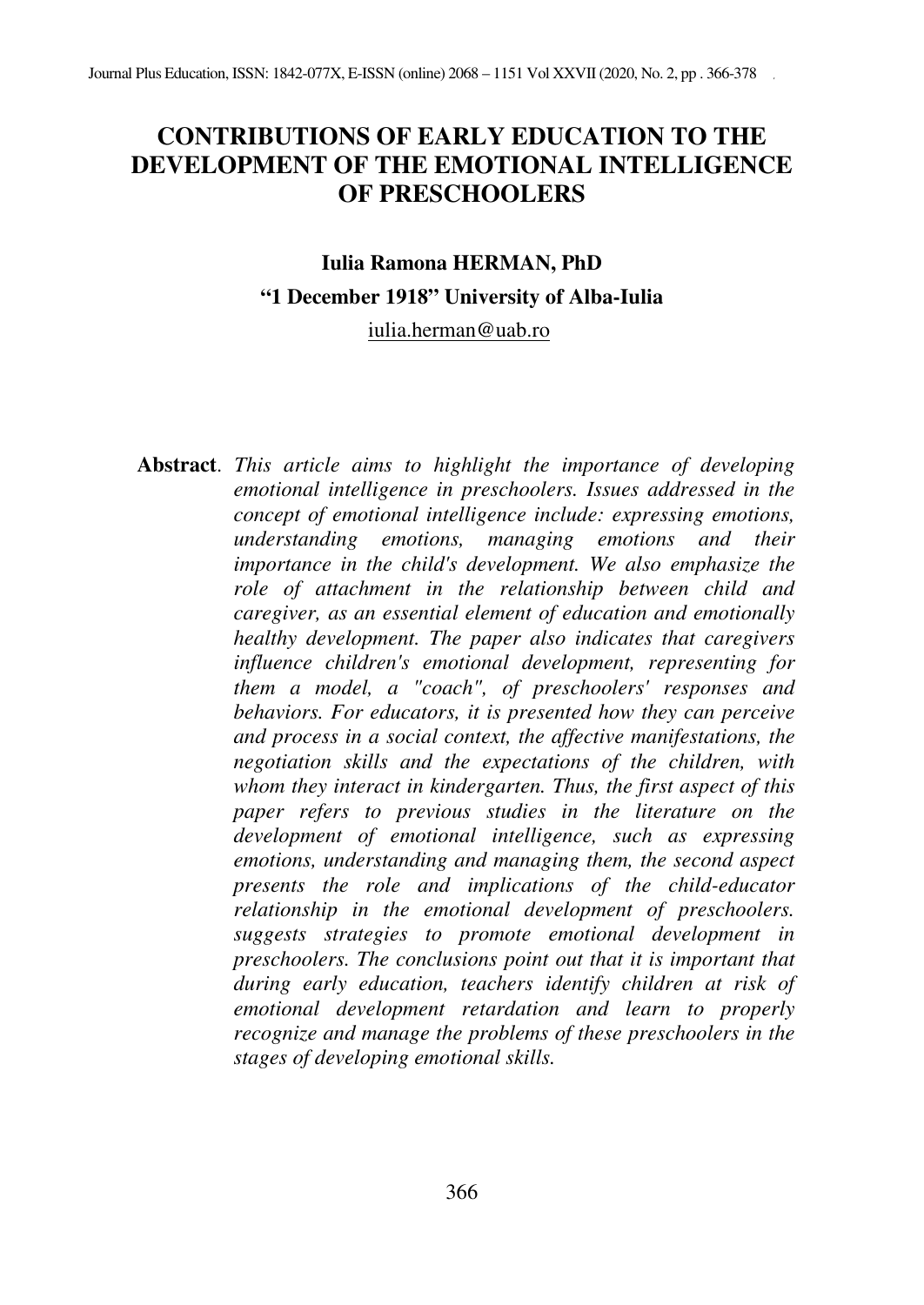*Keywords: early education; emotional intelligence; attachment relationships; the child-educator relationship; emotional development strategies.* 

## **1. Introduction**

There are numerous theoretical and empirical works, which emphasize the role of a malfunction of the caregiver-child relationship in the further development of socio-emotional difficulties of the child (Robinson, Emde, Korfmacher, 1997). For emotional development, it is necessary to have relationships with caregivers, but also with colleagues of the same age, because they provide different experiences and serve separate functions. The relationship between the caregiver and the child offers the latter comfort, safety and protection in the first years of life, but also the basic social skills that are so necessary for a harmonious development (Hartup, 1989), (Sroufe, 1997).

Relationships with colleagues, on the other hand, are contexts in which children practice their acquired skills in the relationship with the caregiver, with people who are more or less similar to him and become small masters in the complexities of cooperation and competition (Hartup, 1989). In essence, the relationship between the caregiver and the child is a training ground for emotional skills, which are then transferred to the relationship of preschoolers with other children.

The two types of relationship are closely related to social development, because emotions are expressed not only in a social context, but also in the matrix of care and dedication relationships (Sroufe, 1997). Through this we find that the child's ability to cope effectively with his social life is largely a result of experiences in relationships with loved ones (Hartup, 1989).

## **2. Previous studies and research on the importance of developing emotional intelligence in preschoolers**

We understand emotion as an organized reaction to an event that is relevant to individual needs, goals, and interests and is characterized by a psychological, experiential, and obviously behavioral change (Robinson, Emde, Korfmacher, 1997; Sroufe, 1997). From this perspective, a child's emotions have two functions: the motivational one and the communication one. As a motivational factor, emotions determine the child's behavior. For example, a preschooler approaches a new phenomenon, provided it is not interpreted as a threat; however, avoidance results if the interpretation is associated with a threat. Children use the communicative function of emotions to get others to respond to their needs. These include both words and tears or smiles (Robinson, Emde, Korfmacher, 1997).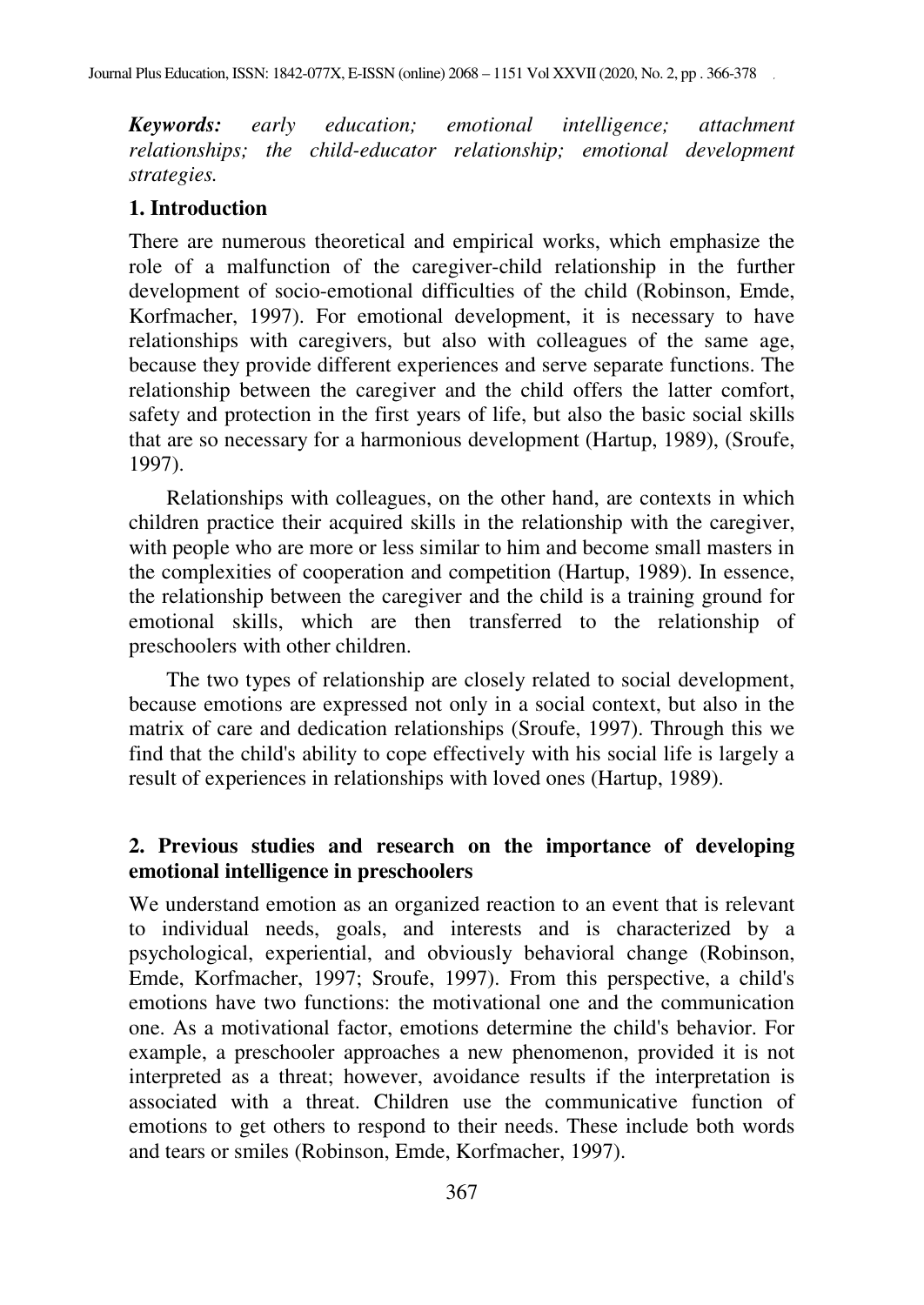Although the child has a particular set of skills related to his emotional life, the other people in his life play a role in developing his emotional skills. These have to do with the innate differences and the first care that created the early adaptation of the child (Vaughn, Stevenson-Hinde, Waters, Kotsaftis, Lefever, Trudel, Shouldice, Belsky, 1992).

#### **2.1. Emotional expression**

The ability of children to express emotions effectively is a point of reference for social interactions. A child's social competence is assessed according to the type, frequency and duration of emotional expression. If a child expresses constantly and for a long time

nervousness, this suggests that the social partners will be discouraged from continuing to interact with him. The reason is that experience and emotional expression affect the child's behavior, which in turn provides information to potential social partners about the continuation or cessation of interactions with him (Denham, 1998).

 In most cases, children are sensitive to others, are aware of the perspective of others and show altruistic attitudes (Mussen, Eisenberg, 1997). At the age of two, provided an emotional security and a relative experience of emotions, (Strayer, 1980) children are able to interpret, for the most part, the emotional states of others, to experience these emotional states as an empathic response (especially in case of negative emotions) and try to alleviate the emotional discomfort of others (Eisenberg, Fabes, Miller, Shell, Plumlee, 1990).

At the age of 3, the context and identities of the social partners become determinants of the type of emotion expressed. Children have the ability to alternate mode and expressiveness according to situational requirements (Malatesta, Culver, Tesman, Shepard, 1989). Children also learn to adopt rules of behavior (eg, expressing emotions appropriately culturally), to substitute, mask, minimize, or maximize their emotional expressiveness in accordance with certain situations and for the purpose of self-preservation.

Three-, four- and five-year-olds express a wide range of emotions and can use appropriate labels for those such as upset, sadness, happiness, so that they can differentiate their feelings. During the kindergarten years, children's emotional states are situation-specific and can change as quickly as they move from one activity to another. As they grow from three to five years old, they experience an increasing internalization and a better ability to regulate their own emotions. Thus, as they develop, they accumulate new language and cognitive skills and learn to manage their emotions and express how others feel and feel.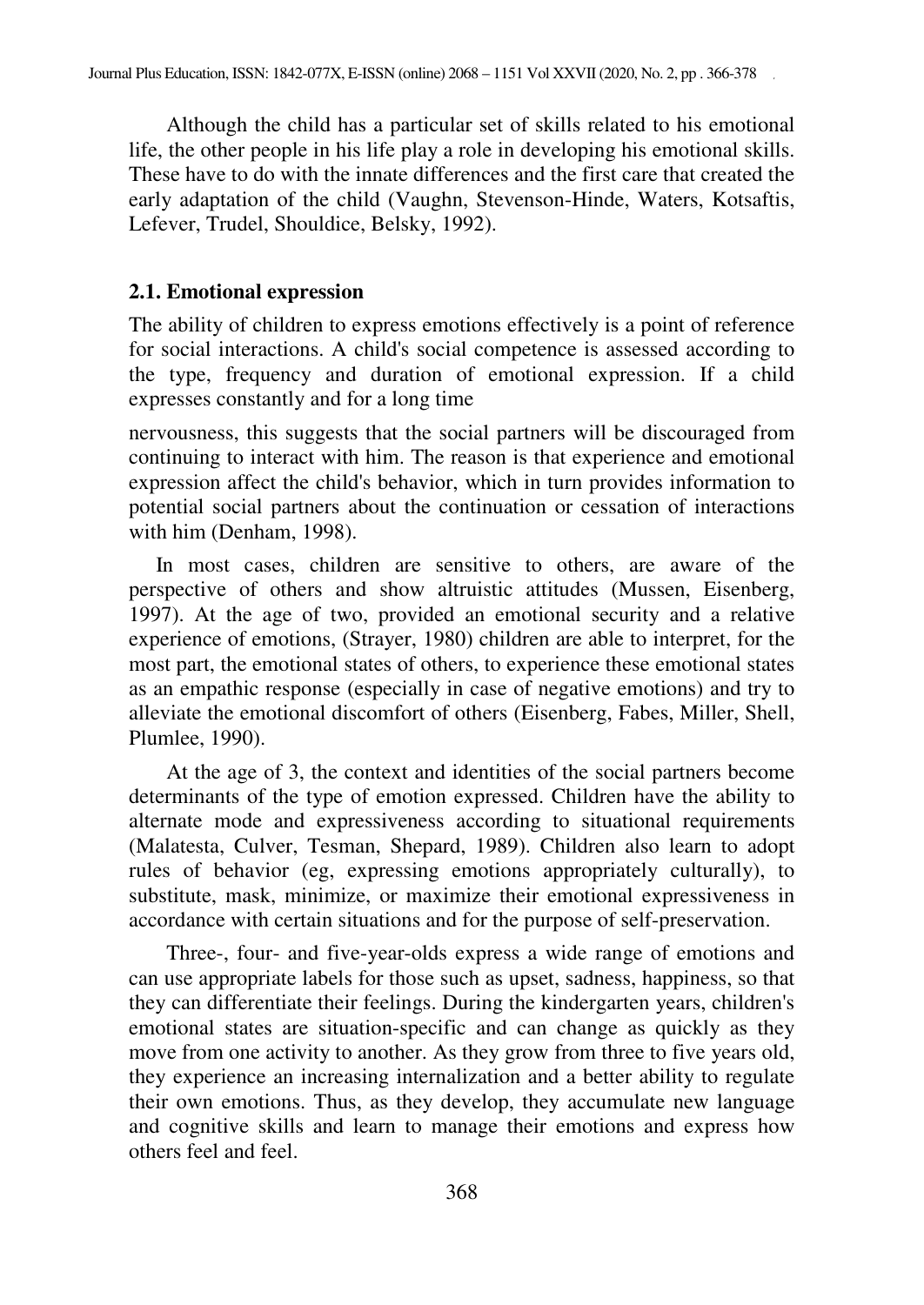The emotions of three- and four-year-olds are largely externalized. At this age, children begin to understand the different emotions they feel, but are struggling when it comes to adjusting them or identifying and describing them. Their emotions are closely related to the events and feelings that occur at that time (Hyson, 1994).

 Also, three- and four-year-olds have difficulty separating feelings from actions. The moment they feel something, they express themselves. Postponement of gratification and controlling impulsive feelings is often a real challenge. Therefore, their natural curiosity often brings them problems. At the age of four, children often use physical means to resolve conflicts, instead of verbally negotiating needs. Teaching preschoolers the right means to express personal emotions is a "milestone" in their evolution. Conflicts that occur between two children out of a desire to take an object are common, so it is important to be taught in different socially acceptable ways to resolve the conflict (Brownell, Hazen, 1999).

At the age of three, children experience extreme emotions. When they are upset, they express their emotions through personality crises or physical manifestations. The same goes for the moments when they are happy. At the slightest stimulus, they express themselves through uncontrolled laughter and / or giggles of joy, and once they begin, they are hard to stop. At the age of four, they understand that expressing extreme emotions can have an effect on others. Right now they are developing a sense of humor, and sometimes they will laugh just to make others laugh. Children begin to understand the nature of a joke, the fact that sometimes people say certain things in order to be funny. Preschoolers can say the same old-fashioned riddle or the same joke a thousand times and laugh heartily every time. At the age of three, children begin to have fears that they can identify. They want to sleep with the light on or they will never go to a dark cellar alone. They continue to be present at the age of four, but they begin to understand that the dream is different from reality and can distinguish between what they did and what they only dreamed they did.

Four-year-old preschoolers begin to understand that others have feelings (Denham, 1998) and how others feel. Separation from parents or caregivers can sometimes be difficult, especially in kindergarten, and can cause emotional stress (Denham, 1998). At the age of three, children are less interested in playing with other children and are much more excited to spend time with their caregiver. For four-year-olds, the fear of alienation is generally short-lived and harder for parents to digest than for the child.

Five-year-olds begin to manage their emotions and express their feelings in socially acceptable ways. At this age, children begin to separate their feelings from actions (Denham, 1998).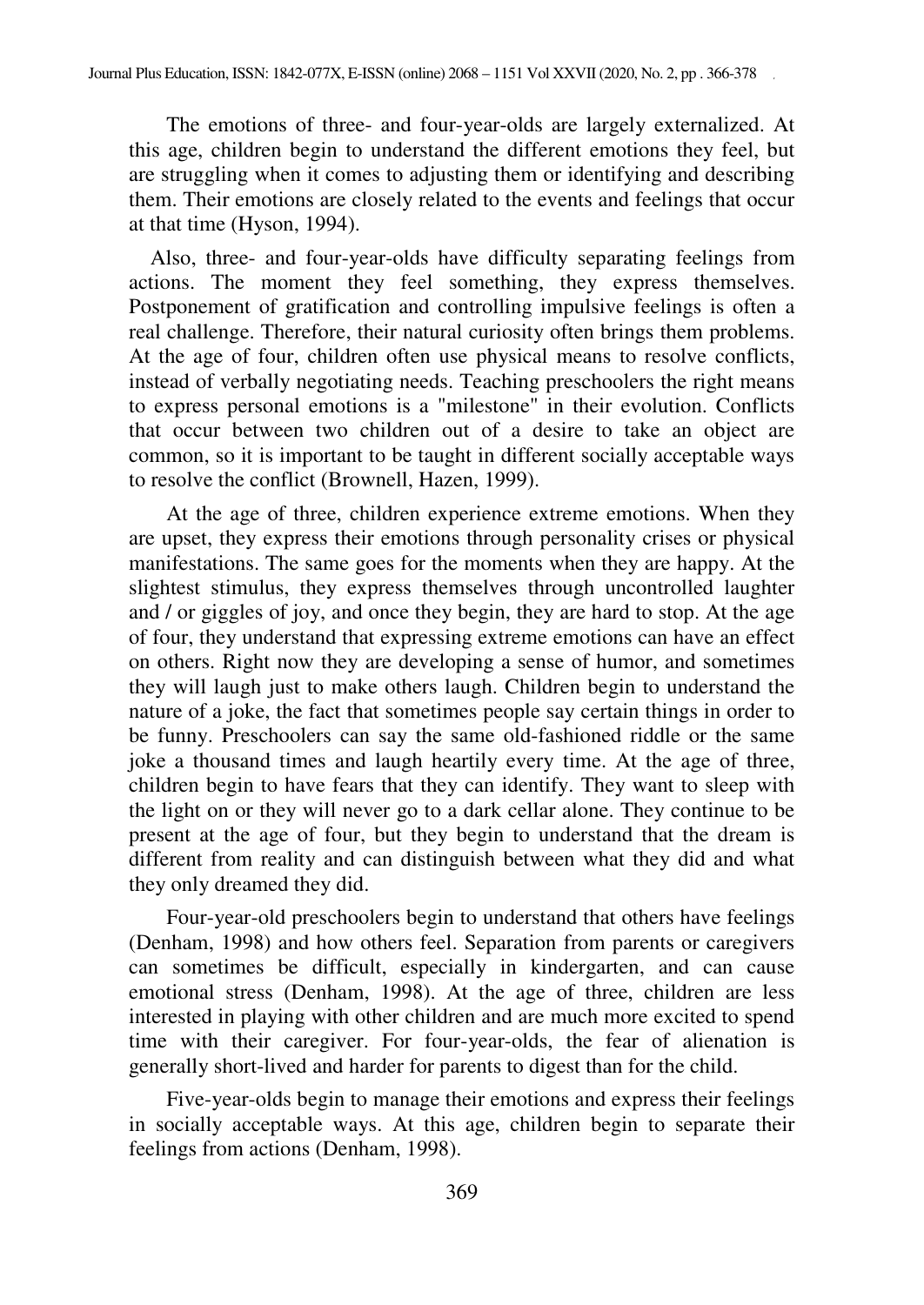Five-year-olds manage to postpone their wishes. They learn to wait their turn for a toy or listen when someone talks and begin to internalize socially accepted behaviors, and when they see something they want, they ask (Greenspan,1989). If they are told that they are not allowed to receive anything, whether we are talking about disappointment or anger, they learn to deal with these feelings. Although at this age, curiosity is very strong, they begin to understand the limits of curiosity. Instead of simply taking his colleague's train, they ask if they can see him.

Physical aggression and temper tantrums begin to disappear. As children can express their feelings in words, the behavioral expression of emotions begins to dwindle. At this age, they often use associations with unpleasant things to name a thing or colleague they don't like, with the first forms of bullying appearing. At the same time, children learn to differentiate between different types of emotions, being able to identify facial expressions that show that someone is happy, nervous, sad or just disappointed.

Five-year-olds are very funny, loving and affectionate. They like to laugh, to make others laugh, they discover jokes, but they still don't understand the logic needed to make their own funny jokes. Crying becomes a specific situation. At this age, children can control their tears resulting from physical pain or frustration and if they have been injured by a colleague. Such incidents tend to be increasingly rare.

In the early days of kindergarten, some children may break up with mothers with tears in their eyes, tears due to fear of the unknown. But these tears do not last long. It is rare for a five-year-old child to cry for more than a month from the beginning of kindergarten.

#### **2.2. Understanding emotions**

It is important for preschoolers to understand the emotions of playmates, because it gives them the ability to perceive the communicative function of the emotions they or another person feels. Understanding emotions serves as a function of survival. Subjectivity and meaning are important elements in understanding emotions, because they explain why a particular emotion is triggered in similar situations and at the same time explain the differences in emotional expressiveness (Sroufe, 1997). Understanding causal factors in emotional situations improves in the preschool period. Children begin to use information in their daily lives, to understand the underlying emotions fear, anger, sadness, and happiness — and why they occur (Dunn, Hughes, 1998). They can also talk about their feelings because they understand the causal complexities of emotions. Through their own experiences and increased social sensitivity, children develop the ability to evaluate the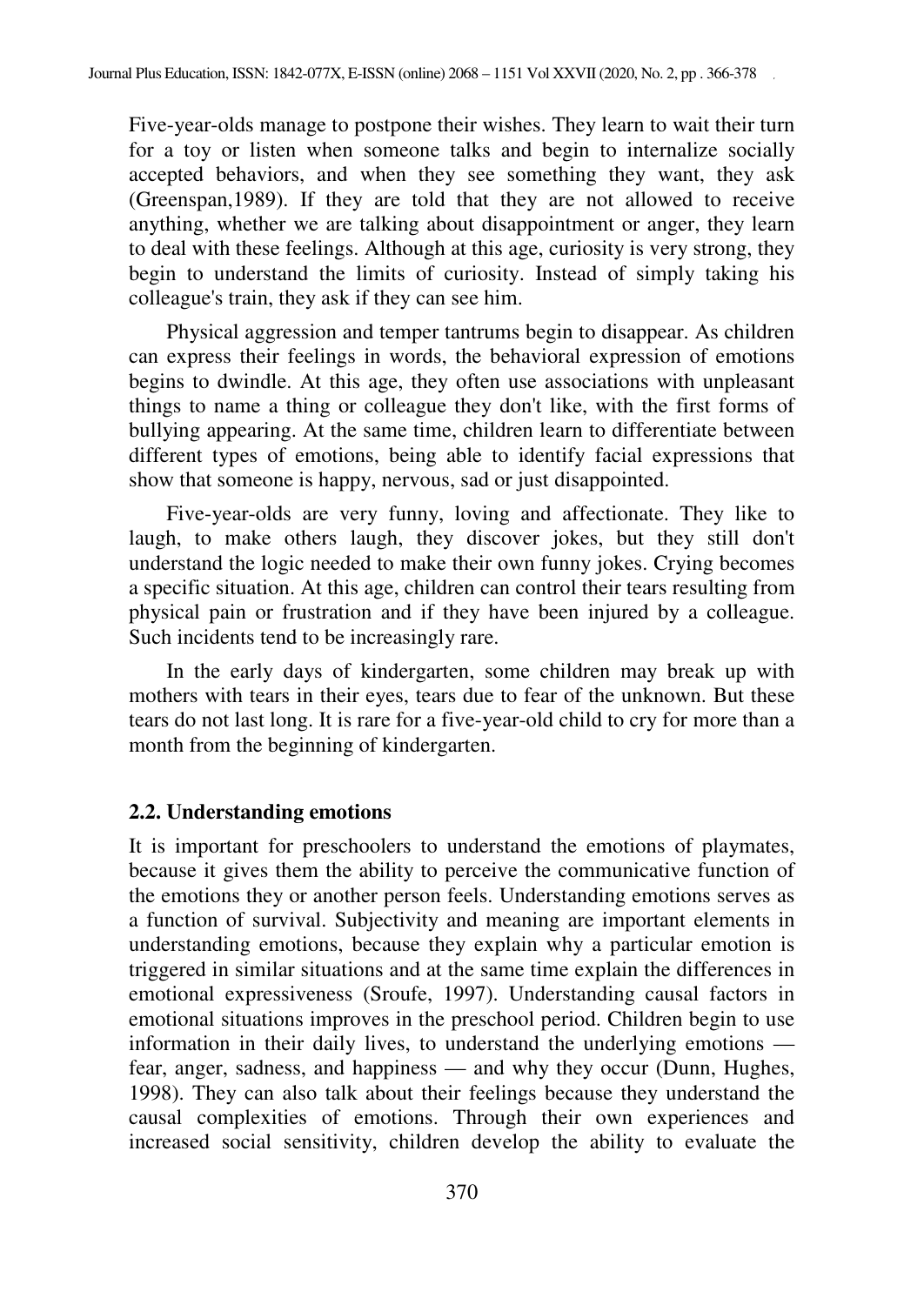emotions of others, even when they are less obvious, to recognize different emotional experiences, to manage their own emotions, to experience several emotions simultaneously (Denham, 1998). ).

Children need to experience, on a moderate level, a variety of emotions in order to build social patterns about emotions. First, they reflect and make judgments about their own emotions. It is important to allow children to experience emotions by encouraging positive ones and helping them learn to manage negative ones in socially acceptable ways (Denham, 1998).

#### **2.3. Emotion management**

An important part of emotional skills is managing emotions. Both negative and positive emotions can overwhelm the child's resources, and when this happens, the child's behavior and / or thoughts may become disorganized. When this happens, the caregiver usually reassures him. Another common manifestation of children overwhelmed by emotions is a passive, withdrawn attitude. In such situations, caregivers try to encourage or stimulate the child through play (Robinson, Emde, Korfmacher, 1997).

 Children's ability to manage the "emotional turmoil" that accompanies social interactions is fundamental to growth and the ability to interact and relate to others (Thompson, 1990). The way children express their feelings is related to the assessment of their social skills by people in their social life. Thus, in the learning process, in order to get along with colleagues of the same age, the child is forced to regulate his emotional expressiveness (Denham, 1998). In the beginning, caregivers are the ones who have almost all the responsibility of keeping emotional expressions at a tolerable level. Over time, the child begins to play an active role in the adjustment process, responding to caregivers and finally, asking for help in management through deliberate efforts, such as crying or seeking comfort in the arms of the latter. The caregiver is the one who "trains" the child in the management of internal tensions (Denham, 1998, Sroufe, 1997).

## **3. The role and implications of the child-educator relationship in the emotional development of the preschooler**

The problem explored in this chapter is how the relationship between caregiver and child affects the child's emotional development and need to form social and emotional relationships with others (Caldwell, Ricciuti, 1973; Bowlby, 1969). The quality of the relationship between the two has been conceptualized in terms of the attachment relationship that offers the following hypotheses: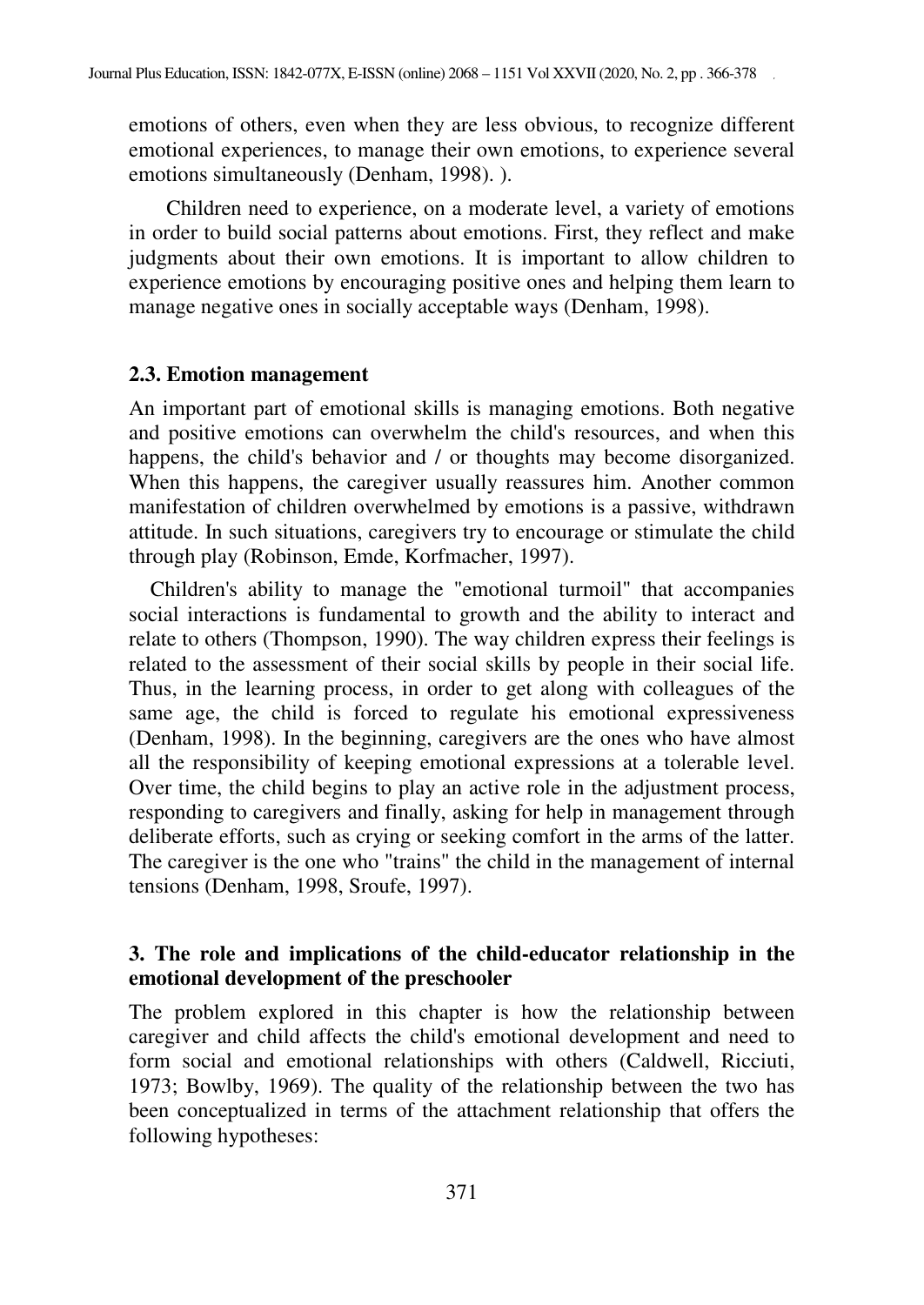a. Different levels of quality of care lead to differences in children's expectations regarding the caregiver's dependence and responsibilities;

b. These differences in expectations have a large subsequent impact on emotional expression, understanding of emotions and later on managing emotions (Sroufe, 1997).

The quality of the child-educator relationship also influences children's strategies and behavioral patterns in their interaction with caregivers. The child who has a relationship that gives him the feeling of security with his caregiver, initiates a positive interaction with the latter, moreover, he responds positively to his initiatives. On the other hand, the child who has a relationship with his caregiver, which is not based on safety, leads to various strategies from ignoring the caregiver's behavior and intentions, accentuating the expression of negative emotions - to ensure that the caregiver remains closed, and up to hostile actions directed at the caregiver (Fox (Ed.), 1994).

The educator-child relationship influences emotional development and the need to form emotional and social relationships with others (Caldwell, & Ricciuti, 1973), (Bowlby, 1969), depending on the model taken by caregivers, their educational capacity and the way whether or not to respond to stress signals and children's needs (Feldman & Rime, 1991). These processes also influence children's emotional development through distortions in emotional expression and emotion management (Sroufe, 1997).

# **3.1. Modeling and emotional development in the context of the childcaregiver / educator relationship**

Children's expressiveness reflects the total expressiveness of caregivers (Cummings, Cummings, 1988). For example, caregivers who often express anger are more likely to have children who also express anger, because by modeling, caregivers give children information about the nature of emotions, their expressions, and how they have to deal with their own emotions. the emotions of others (Thompson, 1990). By exemplifying a wide range of emotions, caregivers implicitly teach children those emotions that are appropriate for specific situations, but also common behaviors related to these expressions. This example of adults also provides an emotional environment to which the child is exposed (Denham, 1998).

# **3.2. Emotional training and development in the context of the childcaregiver/educator relationship**

Educators encourage children's exploration and direct understanding through verbal communication with them of the experiential meaning of emotions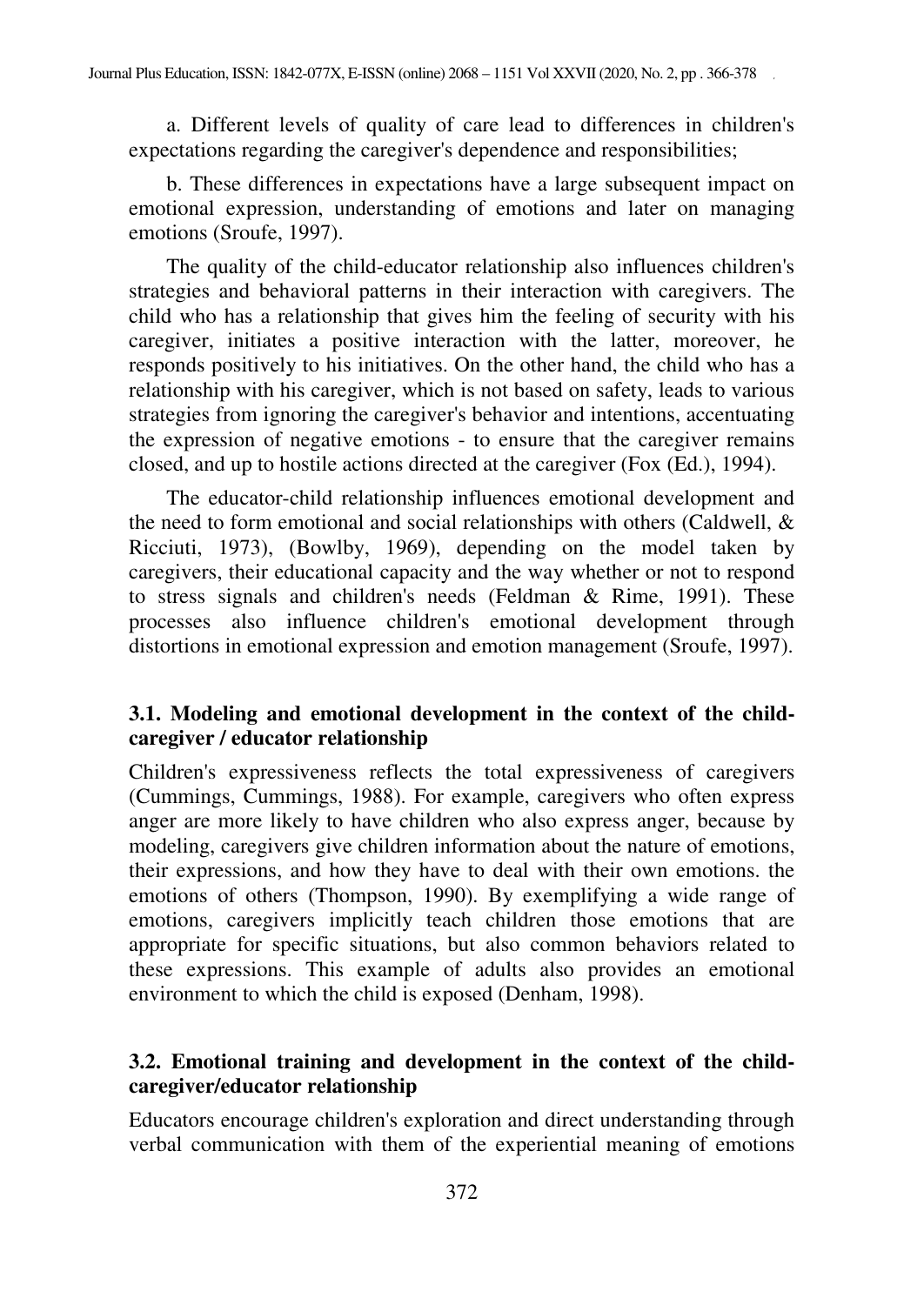(Thompson, 1990). Caregivers who talk about emotions and stimulate this ability in children, help them to express ideal patterns of emotion and separate the impulse of behavior (Denham, 1998).

## **3.3.Contingent response and emotional development in the context of the child-caregiver/ educator relationship**

Caregivers' emotional and behavioral reactions to children's emotions help them to differentiate between emotions. These reactions can be important ways to teach children that there are behaviors appropriate to different moods and which events may or may not deserve emotional expression (Denham, 1998). Caregivers also use direct commands and emotion instructions in their speech about emotions, such as language guidance and socialization. Moreover, educators contribute, by managing the information given to the child, to the potential emotional events in his life (Denham, 1998). Caregivers can also be generous or punitive in their responses to children's emotions. When caregivers assist the child in maintaining positive affect as a valid and worthwhile issue, it promotes integrated, emotionally balanced emotional development. This helps children cope with strong emotions (Denham, 1998). On the other hand, caregivers who are punitive and ignore or deny the child's emotional expression fail to take advantage of emotional moments as a chance to approach the child or help him or her learn lessons about emotional competence (Goleman, 2005).

Therefore, the question of the significance of children's emotional development for educators arises. The answers are primarily about helping educators understand that preschoolers are emotionally sophisticated, for example, that preschoolers can be empathetic and caring for others. It also means that educators can identify those children who do not have the necessary skills for a positive social interaction with colleagues, as well as their inability to express and regulate their emotions in their interactions with colleagues. Last but not least, that educators can and should talk to children about their emotional problems.

Understanding the educator-child relationship helps educators understand that the caregiver-child relationship influences the child's emotional perceptions, negotiation skills, emotional regulation, and the transfer of expectations. It also helps teachers to understand that children who have a relationship with their caregivers, who provide them with security and emotional balance, can show both negative and positive feelings in all situations. On the other hand, the emotional manifestations of children who do not have a safe relationship with their caregivers, tend to be compromised because they tend to inhibit their feelings and display a state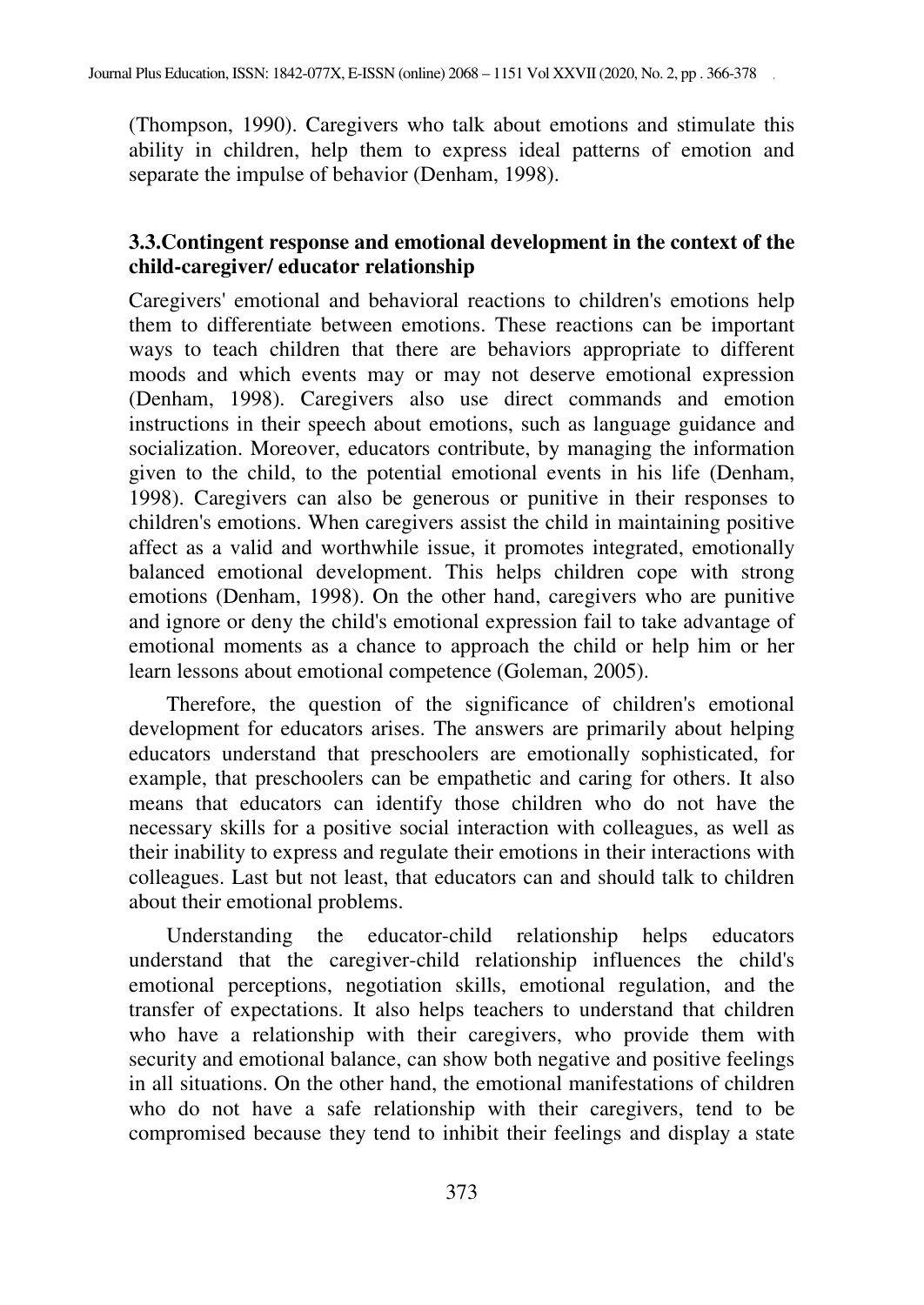that is inconsistent with the feelings they have or may have. Such children tend to exaggerate in the affective manifestation (Crittenden, 1992). What are the expectations created in the relationship between the child and the caregiver wich are transferred to other relationships? This question emphasizes the influence that the child's expectations have on others, which determines the child to approach social partners, having relational prejudices.

All other relationships in which the child is involved are approached with a negative expectation, as if the child is seeking confirmation of these expectations. If the social partners behave in a consistent manner with the child's negative expectations, then it is likely that the child will behave in a manner, that will be interpreted as that of a socially incompetent person. On the other hand, if the social partners do not feed the child's negative expectations, then the child's expectations are provoked by a different source of information, and this could result in an attempt to change the child by trying to assimilate into his perceptual world, new information about the relationship with others. This information, once assimilated, lays the groundwork for a new relationship notion with that person. It is as if the child records memories of different relationships and plays different roles depending on the social situation.

For teachers, this means that they must be available and receptive to the needs of all children in the class. When they respond constantly, then they help children develop alternative worldviews and relationships.Being at the same time empathetic, they teach children that emotional experiences should not be overwhelming, but rather, they can be controlled. Over time, children will be able to adjust their emotions with little or no help.

# **4. Strategies to promote emotional development in preschoolers**

 Apart from the primary caregiver (parent or parents) and other people can have an influence on the emotional development of the child. The teacher can develop a positive relationship with a child and thus support the development of the preschooler's emotional skills. During the interactions with the children, the teachers must be open to the transactions that take place, because as there are changes in the children's development, there will be changes in their relationship with the children. However, the affective basis of these relationships continues to involve the desire for closeness in times of stress, on the one hand, and feelings of trust, on the other. (Hartup, 1989).

We present here some strategies, which educators can use to promote emotional development: (a) the stage of gratitude, (b) the stage of feelings,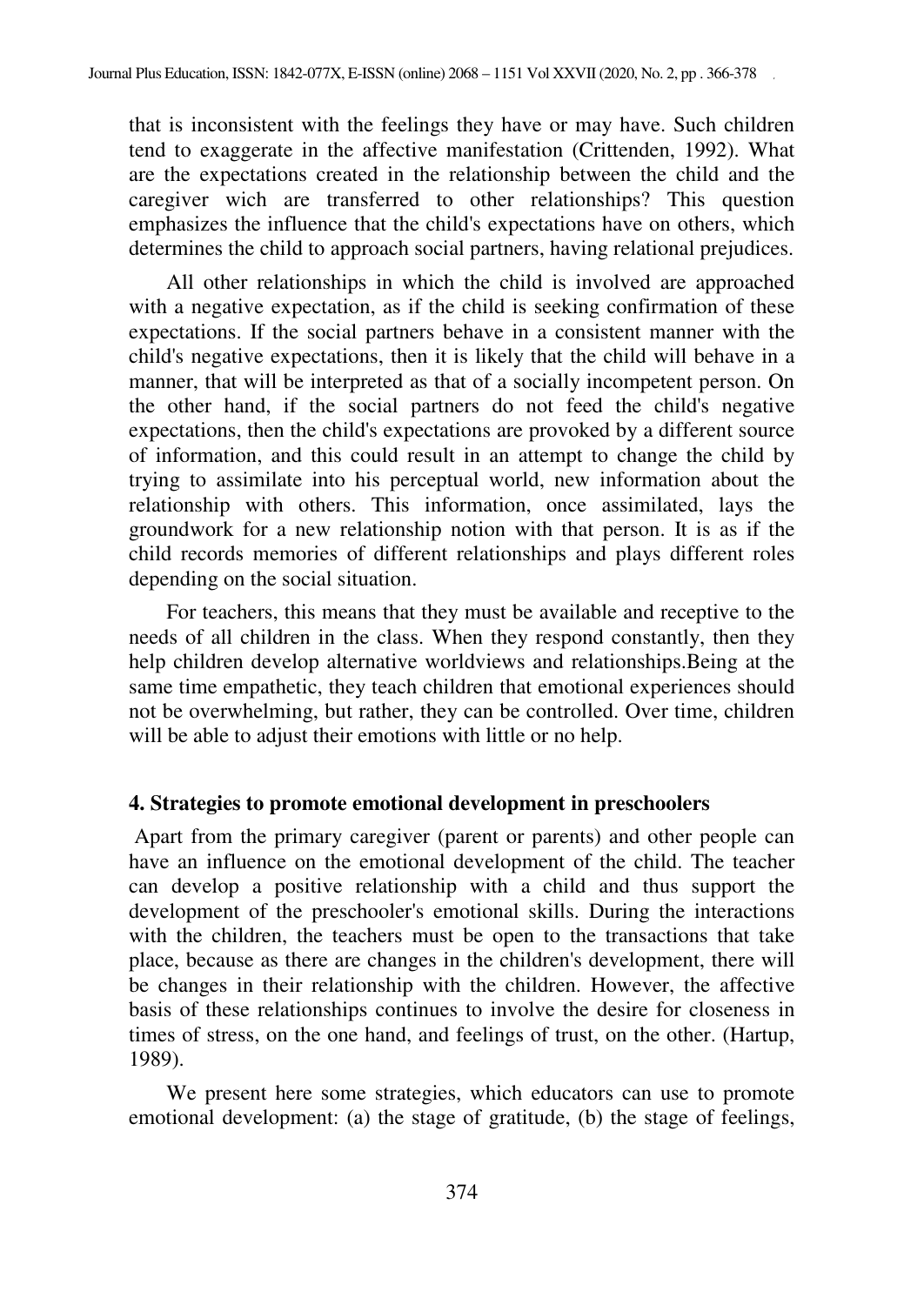(c) affective activities, (d) emotional management techniques, and (e) solving social problems.

*The stage of gratitude*. Teachers can set a time period, other than the group time, to help children express their feelings. This allows children to show their gratitude or appreciation for those they perceive to be very kind to them. It also encourages the building of relationships in which children express their affection in relation to others.

*Exploring feelings*. This stage includes inoculating ideas about primary emotions. The goal is to let the children talk as much as possible about the causes of their emotions, what they do when they experience these emotions, what they can do to make these emotions go away, and what they think another child might do in the same situation. By labeling their feelings, they begin to understand how others feel and how each emotional stage influences their thinking. When children make the connections between emotions and reason, they will understand that the way they feel will largely determine what they do.

*Exploring affective activities*. A teacher can do many activities so that the children show their affection for each other. An educator can invite the children to sit down and choose a numbered card. The number on it represents the number of children with whom he must shake hands or hug or give them a kiss on the cheek. The goal is to teach children how to learn to be friends and express their emotions correctly(Twardosz, Nordquist, Simon and Botkin, 1983).

*Emotional management techniques*. The purpose of this strategy is to teach children the skills of self-regulation and monitoring of negative emotions when they feel overwhelmed by them by creating a quiet space in a corner of the room (Denham, 1998). This can be a corner where children can go to calm down when they experience strong emotions. What the educator needs to remember is that he should try to calm the child down. The goal is for this corner not to be used as a place of punishment or timeout, because the actions of the educator are very important at this stage.

Addressing the solution of social problems. This method aims to help children analyze and solve effective interpersonal problems. It also involves an empathic component, through which children come to realize the effects that their actions have on others. Conflict means that children must learn to communicate, negotiate, compromise, and interact (Camras, 1980). Two approaches can be used. The first involves the use of dolls and role-playing games to teach children how to solve interpersonal problems without resorting to aggression. The second approach is to allow children to try to resolve conflicts on their own when a misunderstanding occurs. Whichever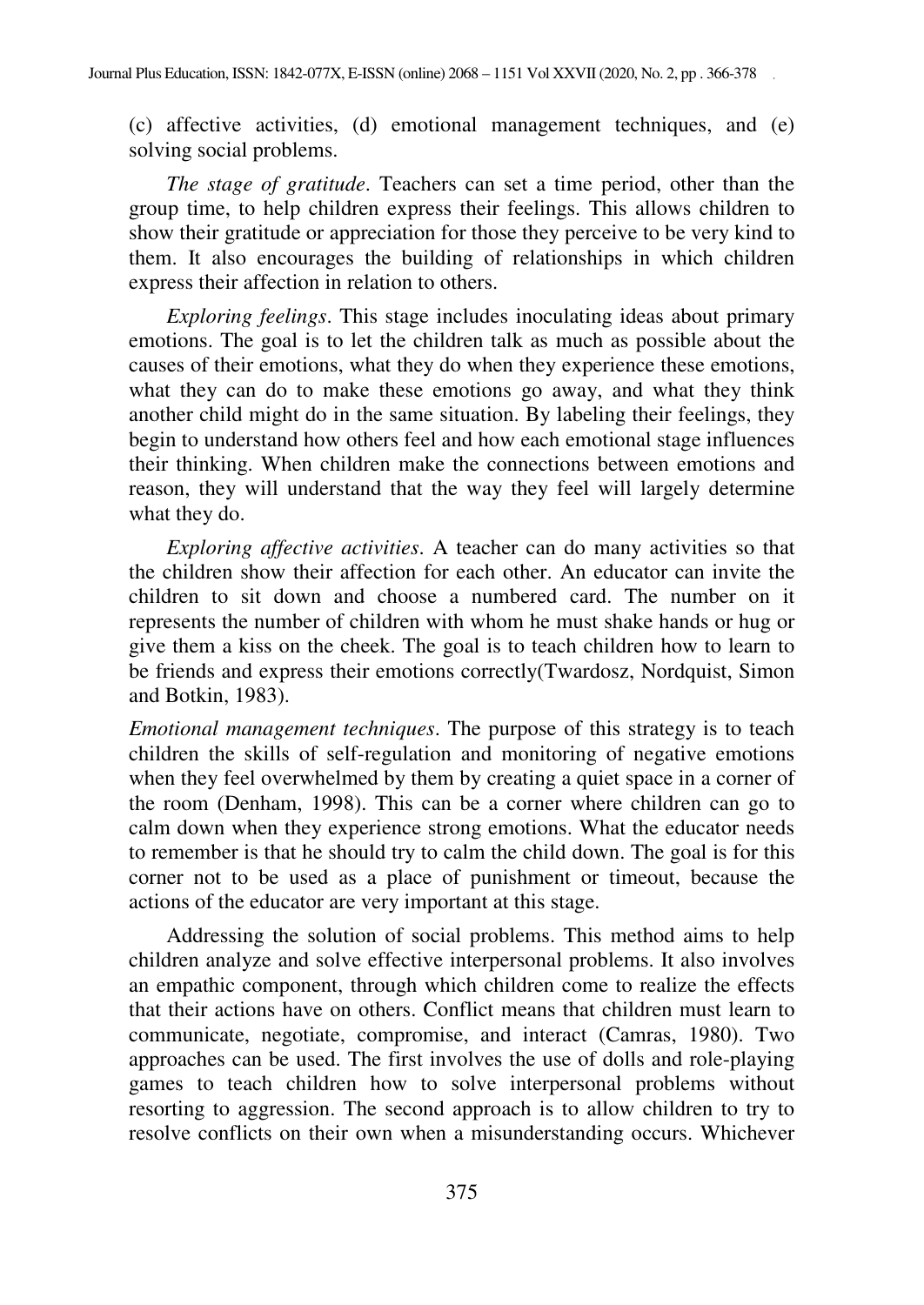of these approaches is used, the goal is to get the children to come to the educator to tell them how they resolved the conflict, so that he or she can use this opportunity to give the children feedback and promote positive interaction between colleagues (Killen, Turiel, 1991).

#### **5. Conclusions**

Because of the verbal limitations of preschoolers, emotions are important social signals that preschoolers express in their relationships. Educators need to recognize the importance of emotional skills for a competent social attitude in young children and find ways to cultivate it. It is also important that during early education, teachers identify children at risk of delayed emotional development and learn to recognize and properly manage the problems of these preschoolers, in the stages of developing emotional skills.

Children's emotional development has long-term implications for adaptation to preschool and school. Discontinuities and blockages in early emotional development are often predictors of behavioral problems manifested in the first and second part of childhood (Ciccheti, Ganiban, Barnett, 1991). Children who understand emotions and how these emotions are expressed, are able to empathize with other children who may be in difficulty. They are also able to express in words what they feel.

Children who are emotionally competent are considered by their peers to be better and more fun playmates. They can strategically use expressiveness to achieve their social goals and are advantaged when they respond correctly to the emotions of others while playing and at the same time can be more pleasant (Walden, Field, 1990).

The important conclusion is that educators contribute to children's emotional development by correctly identifying clues and their sensitive response. Educators' consistent and correct responses teach children how to regulate their emotions (Robinson, Emde, Korfmacher, 1997) and contribute to competent emotional behaviors throughout life.

#### **References:**

Bowlby, J. (1969). *Attachment and loss.*(Vol. 1: Attachment). New York: Basic.

- Brownell, C., Hazen, N. (1999).Early peer interaction: A research agenda*. Early Education and Development,* 10:403–413.
- Ciccheti, D., Ganiban J., Barnett D. (1991). *Contributions from the study of high-risk populations to understanding the development of emotions regulation and disregulations*. (U.C.Press, Ed.) 15-48.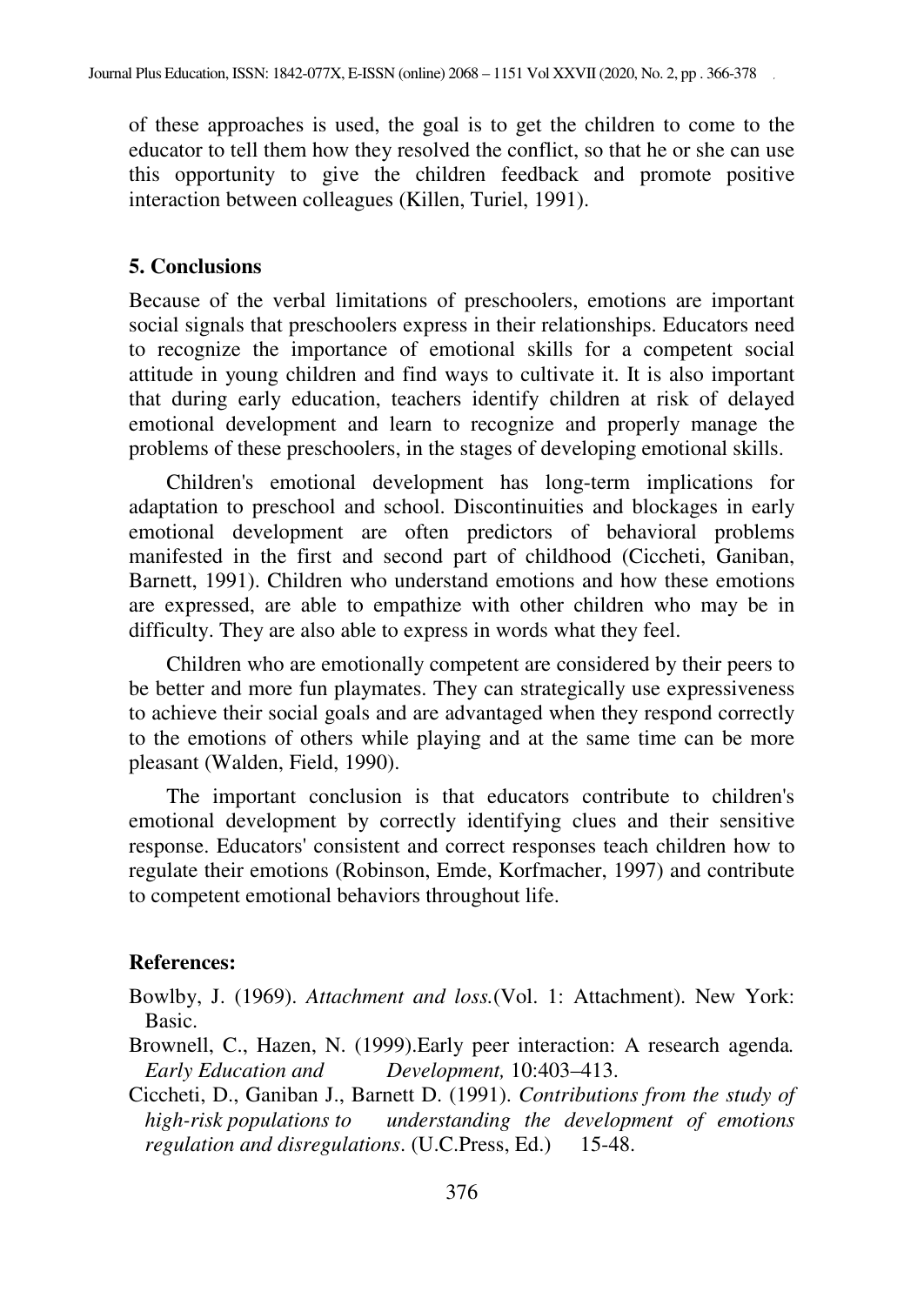- Camras, L. (1980). Children's understanding of facial expressions used durring conflict encounters. *Child Development* (51), 879-885.
- Caldwell, B. M.& Ricciuti, H.N. (1973). Review of child development research. Apud. Ainsworth, M. D. S, *The development of infantmother attachment*. University of Chicago Press,1-94.
- Cummings, E. M., Cummings, J.L. (1988). A process-oriented aproach to children's coping with adult's angry behavior. *Developmental Review*, 88, 269-321.
- Crittenden, P.M. (1992). Children's strategies for coping with adverse home environments. *International Journal of Child Abuse and Neglect*, 16, 329-343.

Denham, S. A. (1998). *Emotional development in young children.*Guilford Publications, Incorporated.

- Dunn, J., Hughes, C. (1998). Young children's understanding of emotions within close relationships. *Cognition and Emotion*, 12, 171-190.
- Eisenberg, N., Fabes, R. A., Miller, P. A., Shell, C., Shea, R., May Plumlee, T. (1990). *Preschoolers' vicarious emotional responding and their situational and dispositional prosocial behavior*.Merrill-Palmer Quarterly, *36* , 507-528.
- Feldman & Rime, S. (1991). Fundamentals of emotional expressiveness.In Halberstadt,A.G. *Socialization of expressiviness: Family influences in particular and a model in general*. Cambridge University Press, 106-162.
- Fox, N. (Ed.). (1994). The development of emotion regulation.In Cassidy, J. Emotion regulation: Influences of attachment relationships. *Monographs of the Society for Research.Child Development, 59 (2-3, Serial No. 240)* , 228-249.
- Greenspan, S. I. (1989). *Development of the ego: Implications for personality theory, psychopathology, and the psychotherapeutic process.* Madison, CT: International Universities Press.
- Goleman, D. (2005). *Inteligenţa emoţională.* Bucureşti: Editura Curtea Veche.
- Hartup, W.W.(1989). Social relationship and their developmental signifiance. *American Psychologist, 44, 120-126.*
- Hyson, M. (1994). *The emotional development of young children. Building an emotion- centered curriculum*. Teachers College Press*.*
- Killen, M., Turiel, E. (1991). Conflict resolution in preschool social interactions. *Early Education and Development* (2(3)), 240-255.
- Malatesta, C. Z., Culver, C., Tesman, J. R.,Shepard, B. (1989). The development of emotion expression during the first two years of life. *Monographs of the Society for Research in Child Development*, 54, 1– 104.
- Mussen, P., Eisenberg. N. (1997). *Roots of caring, sharing and helping: The*